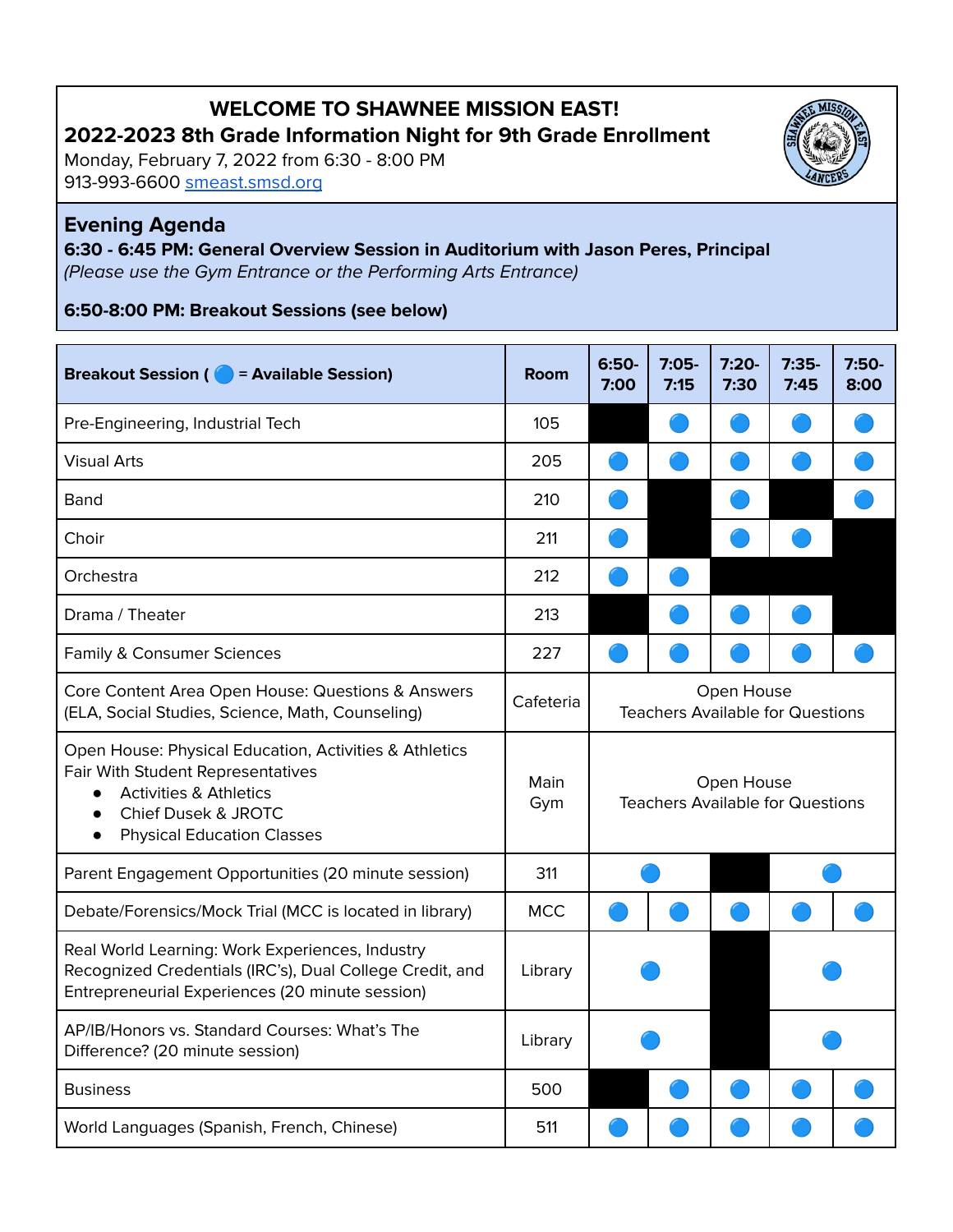#### **Enrollment for 2022-2023**

The SME counselors are looking forward to helping each current  $8^\text{th}$  grade student with enrollment for next year. On January 31st, each student will receive a Course Request Card and an SME Freshman Course List in their science class and counselors will help students begin filling out their cards.

Counselors will explain options for each subject area and students will have an opportunity to ask questions. Students will take their materials with them and discuss their options with parents and teachers over the next two weeks.

When counselors return on February 11th**,** students will meet individually with their counselor during their social studies class to finalize their course choices and ask questions. Students will have a final opportunity to make



changes to their course requests at that time and then counselors will collect their course request cards.

Requests for changes: Schedules will be available to view in Skyward in late July and students will have a one-week opportunity to request schedule changes. (More information will be shared about this process later in the semester.)

### **Honors Placement**

We encourage all students to challenge themselves appropriately. To that end, we offer the following honors courses for 9th graders: English Language Arts 1 Honors, World Regional Studies Honors, Biology 1 Honors, Geometry Honors, and Algebra 2 Honors. Specific information about each subject is posted on the Class of 2026 Enrollment website.

A student may self-select any honors course for which they meet the prerequisite, except for math which must be teacher recommended. Typically, students who have been most successful in honors courses at the high school are students who have performed well in middle school classes, have strong standardized test scores, and possess good study habits and the motivation to be in a more rigorous class. The honors courses are taught at a faster pace and cover more materials in greater depth than the standard courses. Because honors students are expected to take on more personal responsibility with regard to their success in class, those students who successfully complete the course with an A, B, or C will receive an extra grade point. In addition, students are expected to complete an assignment in the summer prior to beginning an English honors course.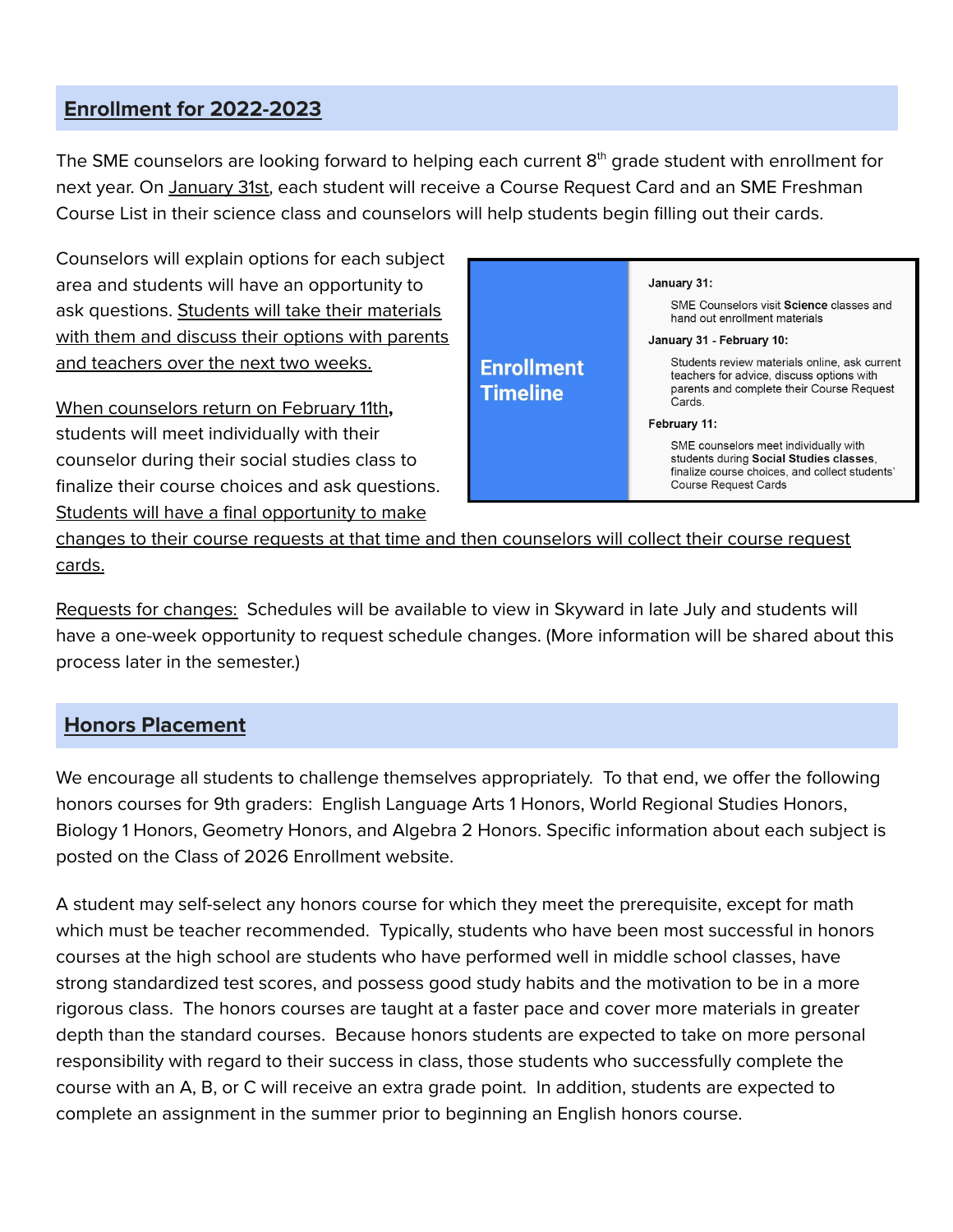Overall, teachers of honors courses have indicated that students who select honors courses should be prepared for the following: accelerated pace and difficulty, increased nightly homework (30-45 minutes more per class), and more independent study and work.

#### **How Parents Can Assist During the Enrollment Process**

- Parents play a very important role in the enrollment process. Please encourage your student to take advantage of the variety of courses offered at East.
- We request that all parents sign their student's enrollment card.
- Help your student to select his/her courses carefully, considering prerequisites for future courses.

## **Frequently Asked Questions**

Please use the QR code or this link to the Class of 2026 [Enrollment](https://smeast.smsd.org/students/counseling/current-8th-graders) website to view a complete list of Frequently Asked Questions about topics such as when students will meet with an SME counselor, how to know which freshman classes to choose, how and when PE and Health courses are taken, when schedule changes may be requested, summer school information, and who to contact if you have questions, along with links to the SMSD Program Planning Guide, SME curriculum information and the Freshman Course List.



# **Administrators and Counselors**

| Jason Peres, Principal                  |       | Traci Ybarra, Counselor                       | $A$ -El |
|-----------------------------------------|-------|-----------------------------------------------|---------|
| Dr. Susan Leonard, Associate Principal  | $A-G$ | Michele Grimes, Counselor                     | $Em-K$  |
| Jeff Storey, Associate Principal        | $H-O$ | Susan Barr, Counselor                         | L-Re    |
| Kristoffer Barikmo, Associate Principal | $P-Z$ | Brenda Tretbar, Counselor                     | $Rh-Z$  |
| Debbie Katzfey, Athletic Director       |       | Jodee Merriman, Real World Learning Counselor |         |

# **At the End of Your Evening, Please Consider Giving Your Feedback**

Please use the QR code or [this](https://docs.google.com/forms/d/e/1FAIpQLSdFbiNTu11_1ZP4JRrx4uP8-mEuKkRdcuTGOX5N0ZgYlxdyYQ/viewform?usp=sf_link) link to fill out a brief survey to allow us to improve our events in the future.